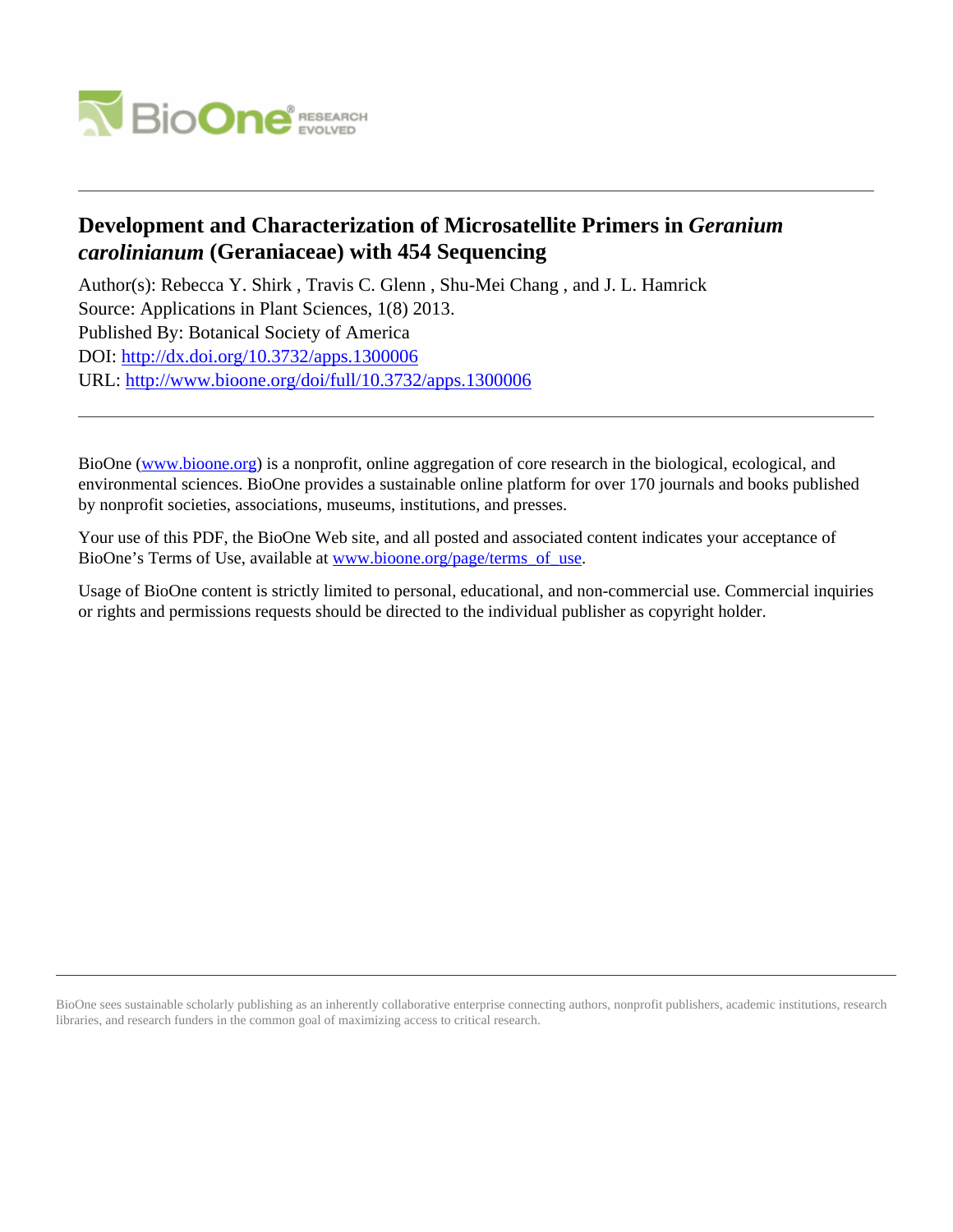

PRIMER NOTE

## **DEVELOPMENT AND CHARACTERIZATION OF MICROSATELLITE PRIMERS IN** *GERANIUM CAROLINIANUM* **(GERANIACEAE) WITH 454 SEQUENCING**<sup>1</sup>

REBECCA Y. SHIRK<sup>2,3,5</sup>, TRAVIS C. GLENN<sup>4</sup>, SHU-MEI CHANG<sup>2</sup>, AND J. L. HAMRICK<sup>2</sup>

<sup>2</sup>Department of Plant Biology, University of Georgia, Athens, Georgia 30602 USA; <sup>3</sup>Department of Botany, University of Wisconsin–Madison, Madison, Wisconsin 53706 USA; and 4 Department of Environmental Health Science, University of Georgia, Athens, Georgia 30602 USA

- *Premise of the study:* Microsatellite primers were developed for *Geranium carolinanum* , a North American winter annual herb, for use in population genetic analyses.
- *Methods and Results:* Genomic DNA enriched for repeat-containing fragments was sequenced on the Roche 454 Titanium platform, resulting in 470 primer pairs developed from 1115 microsatellite-containing sequences. A subset of 37 primer pairs was screened for polymorphism across three native and three invasive populations. We identified four monomorphic and eight polymorphic loci. Polymorphic loci contained between two and seven alleles per locus, and mean within-population expected heterozygosity ranged from 0.100 to 0.290. Within populations, observed heterozygosity for individual loci ranged from zero to 0.857, and expected heterozygosity ranged from 0.046 to 0.559.
- *Conclusions:* These microsatellite markers will be useful for future studies of genetic diversity, structure, and mating systems across the geographic range of *G. carolinianum* , and may be transferable to other closely related species.

 **Key words:** 454 sequencing; biological invasions; Geraniaceae; *Geranium carolinianum* .

*Geranium carolinianum* L. (Geraniaceae) is a weedy winter annual herb native to North America and naturalized in East Asia, South America, and the Caribbean (Aedo, 2000). In China, it is naturalized along roadsides and in agricultural fields, and is considered an invasive species with minor environmental impacts (Liu et al., 2006). The origin and colonization history of these introduced populations is unknown. Although it is not closely related to the horticultural geranium (genus *Pelargonium* L'Hér. ex Aiton), genetic resources developed for *G. carolinianum* are potentially transferable to other *Geranium* L. species, which includes annuals and perennials that are both native and introduced in North America (Aedo, 2000). Here, we present 12 microsatellite loci developed using targeted enrichment and next-generation sequencing.

#### METHODS AND RESULTS

 DNA was extracted from leaf tissue using a QIAGEN Plant Mini Kit (QIAGEN, Valencia, California, USA) and enriched for microsatellites using

<sup>1</sup> Manuscript received 15 January 2013; revision accepted 25 February 2013.

 The authors thank B. Faircloth for demultiplexing the 454 reads and revisions to MSATCOMMANDER, and an anonymous reviewer who provided helpful comments. This material is based upon work supported by the National Science Foundation's Partnerships for International Research and Education (PIRE) program under grant no. OISE 0730218.<br><sup>5</sup> Author for correspondence: rshirk@wisc.edu

doi:10.3732/apps.1300006

three probe mixes  $[Mix 2 = (AG)_{12}$ ,  $(TG)_{12}$ ,  $(AAC)_{6}$ ,  $(AAG)_{8}$ ,  $(AAT)_{12}$ ,  $(ACT)_{12}$ ,  $(ATC)_8$ ; Mix 3 =  $(AAAC)_6$ ,  $(AAAG)_6$ ,  $(AATC)_6$ ,  $(AATG)_6$ ,  $(ACAG)_6$ ,  $(ACCT)_6$ ,  $(ACTC)_6$ ,  $(ACTG)_6$ ; Mix 4 =  $(AAAT)_8$ ,  $(AACT)_8$ ,  $(AAGT)_8$ ,  $(ACAT)_8$ ,  $(AGAT)_{8}$ ] as in Glenn and Schable (2005). DNA from one individual was digested separately with *RsaI* (New England Biolabs, Ipswich, Massachusetts, USA) and *AluI* (New England Biolabs). Digests were pooled, a single adenosine was added with exo-Klenow fragment (New England Biolabs), and fragments were ligated to CAG-SimpleXT-13 adapters (upper oligo = GTTTCAGTCGGGCGTCATCA CCAGCACCGGAACAT; lower oligo = /5Phos/ TGTTCCGGTGCTGG). Linker-ligated DNA was pooled, denatured, and hybridized to biotinylated microsatellite oligonucleotide mixes, which were subsequently captured on magnetic streptavidin beads (Dynabeads M-280; Invitrogen, Carlsbad, California, USA), and remaining DNA was washed away. The enriched DNA was eluted and amplified in PCR using Phos\_Pig\_CAG (/5Phos/GTTTCAGTCGGGCGTCATCA). PCR reactions were run in a 25 μ L total volume with 2 μL eluted DNA, 0.2 μL Phusion *Taq* polymerase (5 units/μL; New England Biolabs), 1× Phusion reaction buffer (New England Biolabs), 0.025 mg/mL bovine serum albumin (BSA; New England Biolabs), 2.0 mM MgCl<sub>2</sub>, 0.15 mM each dNTP (Sigma-Aldrich, St. Louis, Missouri, USA), and  $0.5 \mu M$  Phos\_Pig\_CAG. Cycling conditions were 2 min at 95 $^{\circ}$ C; 25 cycles of 20 s at 95 °C, 20 s at 60 °C, and 1.5 min at 72 °C; and a final 30-min extension at 72°C. Multiple libraries with additional different SimpleX sequences were then pooled and ligated into a 454 RL MID-tagged library, pooled with additional 454 RL MID-tagged libraries, and sequenced on half a run of the Roche 454 FLX with Titanium chemistry using the manufacturer's protocols.

 Following demultiplexing, 1115 sequences with microsatellites were identified from 5586 sequence reads using MSATCOMMANDER version 0.8.1 (Faircloth, 2008). All microsatellite-containing sequences are provided in Appendix S1. MSATCOMMANDER also designs primers for microsatellitecontaining sequences using Primer3 (Rozen and Skaletsky, 2000). Sequences were discarded if Primer3 could not design acceptable primers. All primers (excluding those tested as described below, a total of 433 pairs) are reported in Appendix S2. To avoid selecting primers within highly repetitive regions of the genome, sequences were assembled into contigs by automatic assembly using default parameters in Sequencher version 4.7 (Gene Codes Corporation, Ann

*Applications in Plant Sciences* 2013 1(8): 1300006; http://www.bioone.org/loi/apps © 2013 Shirk et al. Published by the Botanical Society of America. This work is licensed under a Creative Commons Attribution License (CC-BY-NC-SA).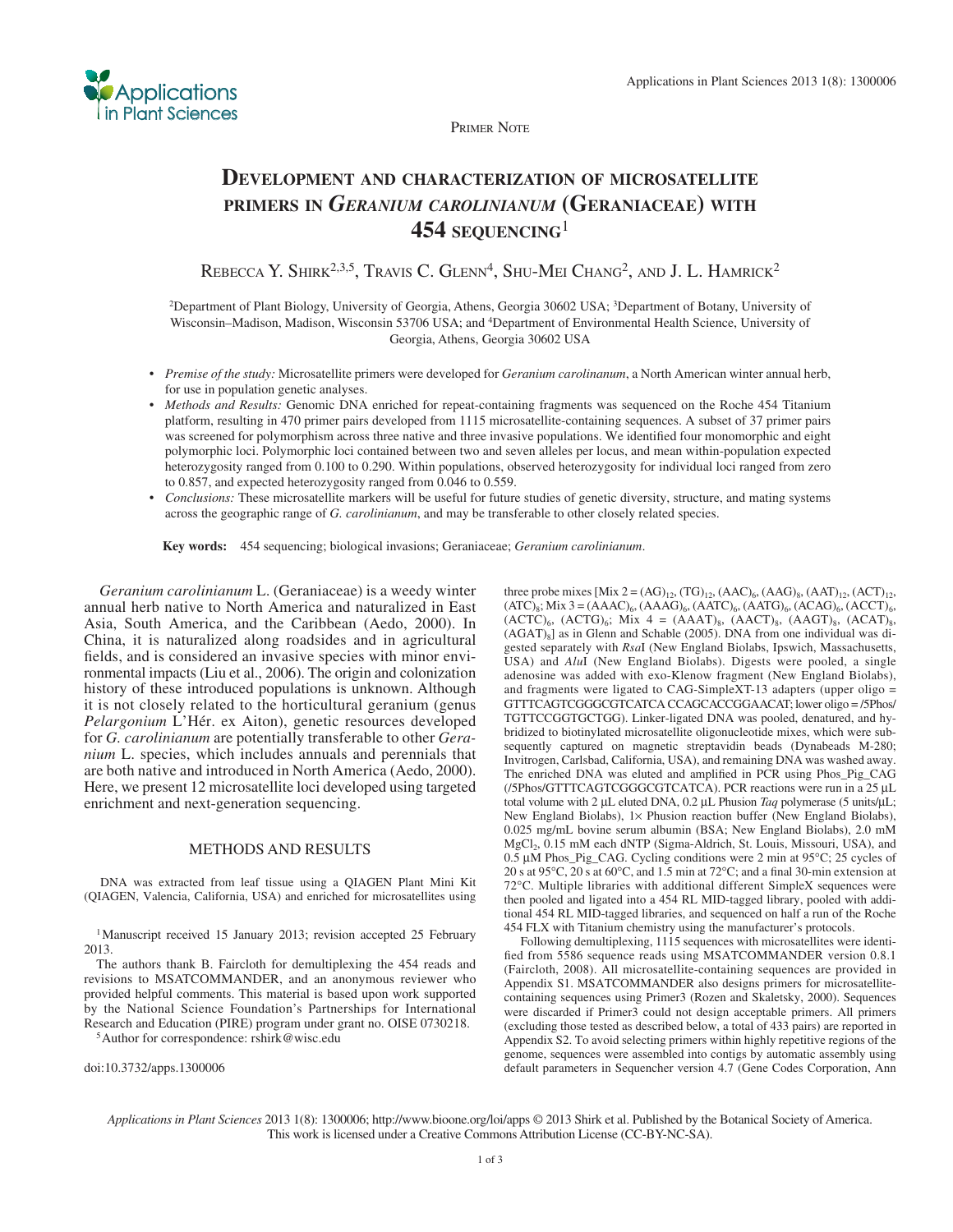Arbor, Michigan, USA). Microsatellite-containing sequences that were at high frequency (i.e., members of contigs with >10 sequences) were not considered for screening.

 Of the remaining sequences, we selected 37 primer pairs for testing. The majority of primers tested were based on unique sequences in the data set and amplified tri- or tetranucleotide repeats. Forward primers were tagged on the 5' end with the universal "CAG" sequence (CAGTCGGGCGT-CATCA) to allow fluorescent labeling of PCR product using a 3-primer protocol as detailed below. Additionally, a 5'GTTT "pigtail" was added to some reverse primers to ensure consistency in amplicon size (Brownstein et al., 1996). These 37 primer pairs were screened using DNA template from 12 samples across *G. carolinianum*'s native range. All primer pairs were initially tested using a "touchdown 58" PCR protocol. Cycling conditions were 3 min at 95 $^{\circ}$ C; nine touchdown cycles of 30 s at 95 $^{\circ}$ C, 30 s at 65–58 $^{\circ}$ C (starting at  $65^{\circ}$ C and decreasing one degree each cycle), and 45 s at  $72^{\circ}$ C; 30 cycles of 30 s at 95 $\degree$ C, 30 s at 50 $\degree$ C, and 45 s at 72 $\degree$ C; and a final extension of 20 min at  $72^{\circ}$ C. Primer pairs that did not amplify consistently at touchdown 58 were tested with a "touchdown 50" protocol, which was identical to touchdown 58 except the annealing temperatures for the touchdown cycles decreased from  $58^{\circ}$ C to  $50^{\circ}$ C, followed by 30 cycles at an annealing temperature of 50 $\degree$ C. All PCR reactions were carried out in a 12.5 µL total volume with 10–200 ng DNA template, 0.1875 units JumpStart *Taq* DNA polymerase (Sigma-Aldrich), 1× JumpStart reaction buffer without magnesium (Sigma-Aldrich),  $1 \times (0.1 \text{ mg/mL})$  BSA, 2 mM MgCl<sub>2</sub>, 0.15 mM each dNTP,  $0.025 \mu M$  forward (CAG-tagged) primer,  $0.25 \mu M$  reverse (untagged) primer, and 0.25 μM universal CAG primer labeled with a 5' FAM, HEX, or NED fluorescent dye. Primer pairs with consistent amplification at either touchdown 58 or touchdown 50 were screened for polymorphism by fragment analysis. PCR products from the initial 12 DNA samples were sized on an ABI 3730xl capillary sequencer (Applied Biosystems, Carlsbad, California, USA) using a ROX-labeled internal size standard (GGF500R; Georgia Genomics Facility, Athens, Georgia, USA). Chromatograms were analyzed using GeneMapper version 3.7 (Applied Biosystems).

Of the 37 primer pairs tested, we identified eight polymorphic and four monomorphic loci with high-quality amplification (Table 1). Primers that performed poorly in the screening are listed in Appendix S3. Monomorphic loci were tested further against either 48 or 96 individual DNA samples from across the native and invasive ranges, but no polymorphism was found.

Polymorphic loci were used to assess genetic variation in 103 individual DNA samples from three native populations in the United States and three invasive populations in eastern China (Table 2). For GC7 and GC35, only a subset of DNA samples were available for one of the populations from Georgia, USA, and the population from Henan, China, so sample sizes from other populations were increased to reach a total sample size of roughly  $n = 100$  per locus. Voucher specimens from the two Georgia and three China populations have been deposited at the University of Georgia Herbarium (GA). We were unable to obtain a voucher for the North Carolina population.

We calculated the number of alleles, observed heterozygosity  $(H_0)$ , and expected heterozygosity  $(H_e)$  for each polymorphic locus and population in GenAlEx version 6.2 ( Peakall and Smouse, 2006 ). Results are given in Table 2. Across all samples, number of alleles per polymorphic locus ranged from two to seven, and five loci were monomorphic in at least one population. Mean population  $H_e$  (averaged across loci) ranged from 0.100 to 0.290. Within populations,  $H_0$  for individual loci ranged from zero to 0.857, and  $H_e$ ranged from 0.046 to 0.559. We did not test for Hardy–Weinberg equilibrium because this is a colonizing, mixed-mating species.

#### **CONCLUSIONS**

 We report 12 microsatellite loci in *G. carolinianum* , eight of which are shown to be variable in native and invasive populations. Forward primer sequences are labeled with a 5' universal sequence to allow fluorescent tagging of amplicons during PCR, and reverse primer sequences (with the exception of GC1-R, GC6-R, GC7-R, and GC10-R) are labeled with a 5' GTTT pigtail sequence for consistent genotyping. Although not tested, addition of a 5' pigtail to these primers should facilitate accurate genotyping. These microsatellite loci will be useful for studies of genetic variation, gene flow, and mating system in *G. carolinianum* and may be transferable to related species.

TABLE 1. Characteristics of microsatellite primers developed in *Geranium carolinianum* .

| Locus             |          | Primer sequences $(5'–3')$                                     | Repeat motif         | Fragment<br>size $(bp)$ | $T_{\rm a}$ (°C) | Dyea       | GenBank<br>accession no. |
|-------------------|----------|----------------------------------------------------------------|----------------------|-------------------------|------------------|------------|--------------------------|
| GC1 <sup>b</sup>  | F:       | CAGTCGGGCGTCATCATTGTGAGCTTGCTCTTGCC                            | (CTT) <sub>4</sub>   | 203                     | $65 - 58$        | <b>FAM</b> | KC433595                 |
| G C6 <sup>b</sup> | R:<br>F: | AAGGCATCCCAACAGAGGG<br>CAGTCGGGCGTCATCACGAGTTGCAGCTACCAAGC     | (CTT) <sub>4</sub>   | 240                     | $65 - 58$        | <b>HEX</b> | KC433596                 |
|                   | R:       | TGGAGCCTCTATTGCACCC                                            |                      |                         |                  |            |                          |
| GC <sub>7</sub>   | F:       | CAGTCGGGCGTCATCATCTCGCTCATCATCACTCTCC                          | $(CTT)_{18}$         | 217                     | $58 - 50$        | <b>NED</b> | KC429676                 |
|                   | R:       | GAACGAAGCAATCCGCTGG                                            |                      |                         |                  |            |                          |
| GC10              | F:       | CAGTCGGGCGTCATCAGACCTGGAGGTAAGTCCCTG                           | $(CTT)_{16}$         | 195                     | $58 - 50$        | <b>HEX</b> | JX075892                 |
|                   | R:       | GGAGCTCGGCTACTCTTCC                                            |                      |                         |                  |            |                          |
| GC29              | F:       | CAGTCGGGCGTCATCAACTGCGCTTGTAGAAATCTG                           | (AGG) <sub>7</sub>   | 154                     | $58 - 50$        | <b>HEX</b> | JX075893                 |
|                   | R:       | GTTTGTGATTTTGACGGTGGGC                                         |                      |                         |                  |            |                          |
| GC31              | F:       | CAGTCGGGCGTCATCAGTGGTTGGGGTGTGTGAAC                            | (GAGT) <sub>4</sub>  | 244                     | $65 - 58$        | <b>FAM</b> | JX075894                 |
|                   | R:       | GTTTCGAAAGAACCGAACCGGAC                                        |                      |                         |                  |            |                          |
| GC33 <sup>b</sup> | F:       | CAGTCGGGCGTCATCACCGGGAATGGCTAGTACG                             | $(GTTT)_{5}$         | 188                     | $58 - 50$        | <b>FAM</b> | KC433597                 |
| GC35              | R:       | GTTTGGATGCCTAAGCTGTCCAAG                                       |                      | 223                     | $58 - 50$        | <b>HEX</b> | KC429677                 |
|                   | F:<br>R: | CAGTCGGGCGTCATCACTCTCTTCTCTCGGCCACC<br>GTTTCGAACGAGGGGCATTTTCG | $(ATT)$ <sup>o</sup> |                         |                  |            |                          |
| GC36 <sup>b</sup> | F:       | CAGTCGGGCGTCATCACTTGCTCTGGTCAGTCTTGG                           | $(CTT)_{14}$         | 268                     | $58 - 50$        | <b>HEX</b> | KC433598                 |
|                   | R:       | GTTTGGGAGGATAGGGAATCTGCTG                                      |                      |                         |                  |            |                          |
| GC38              | F:       | CAGTCGGGCGTCATCAGCTAGGATCAGCAGTCCCG                            | $(GCCT)_{5}$         | 150                     | $58 - 50$        | <b>FAM</b> | JX075895                 |
|                   | R:       | GTTTGCTCAATGTCTCGCAGG                                          |                      |                         |                  |            |                          |
| GC39              | F:       | CAGTCGGGCGTCATCAGCTCGTGAGTTCATTATGTTTGC                        | $(GTTT)_{6}$         | 242                     | $58 - 50$        | <b>NED</b> | JX075896                 |
|                   | R:       | GTTTCAATCCAGCCACCTTTCGC                                        |                      |                         |                  |            |                          |
| GC47              | F:       | CAGTCGGGCGTCATCATGGAGTCTCTCGCAACAC                             | (ACAT) <sub>6</sub>  | 204                     | $58 - 50$        | <b>FAM</b> | JX075897                 |
|                   | R:       | GTTTCAACTCAGGCTCTGCTCC                                         |                      |                         |                  |            |                          |

*Note:*  $T_a$  = range of annealing temperatures used in touchdown PCR.

<sup>a</sup> Fluorescent dye used for fragment analysis.

**b** Monomorphic locus.